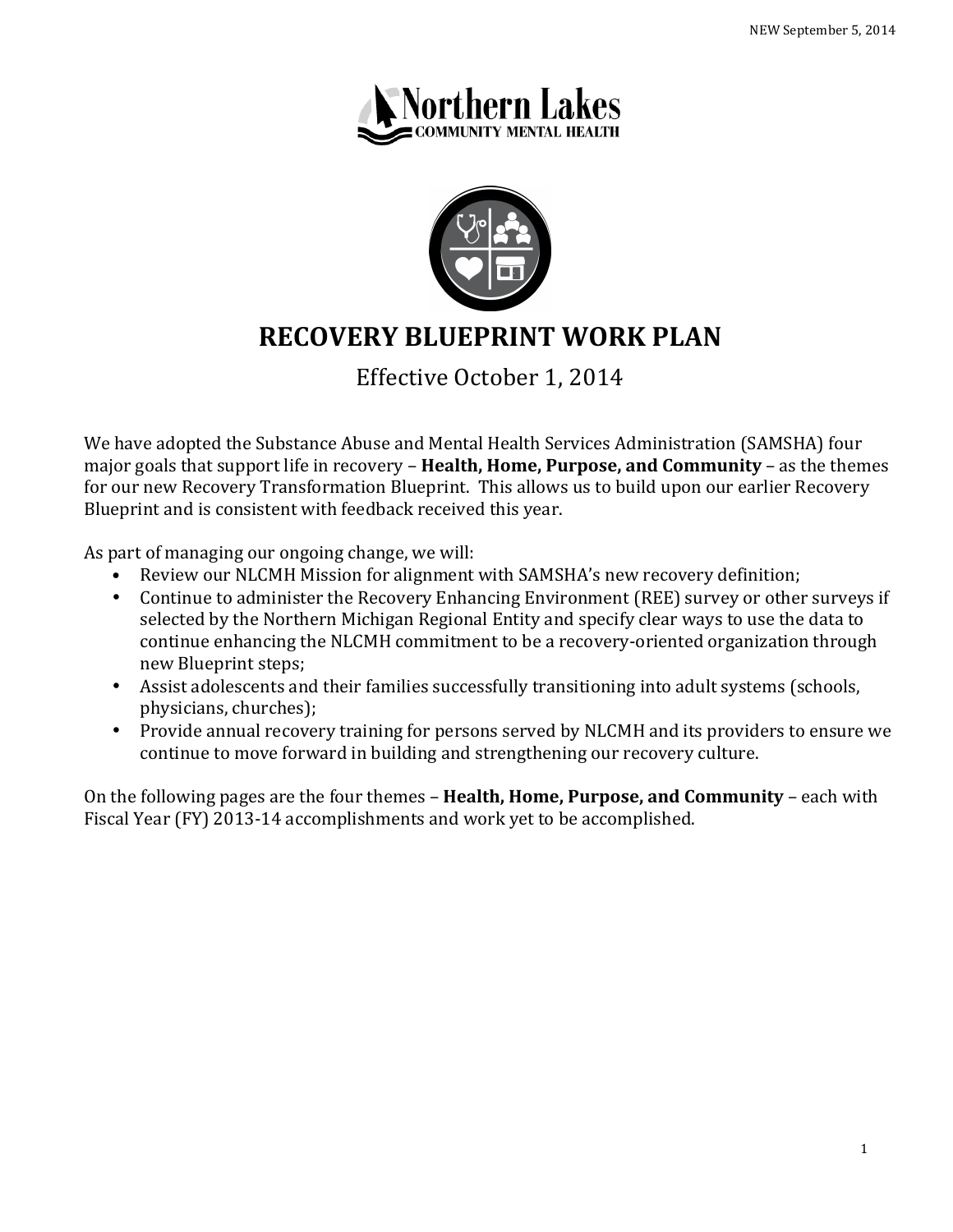

# **HEALTH**

## **ACCOMPLISHMENTS** in FY 2013-14

- First CMH in the state to have a tobacco-free campus and tobacco-free policy as of September 15, 2014.
- Tobacco Education and Cessation "Choices" groups have been and are starting in each of our offices, along with cessation and motivational interviewing training for staff and community.
- A continued focus on wellness has resulted in: walking groups for consumers and staff; healthy lunches for consumers and staff; MI-PATH groups offered in each office staff wellness committee established, drop-in centers have held multiple trainings on nutrition, food safety, health and exercise.
- We are piloting a Medicaid Health Home program for the state for certain residents of Grand Traverse County.
- We opened an integrated care clinic in our Traverse City Building, with Traverse Health Clinic providing medical services for people we serve. In other areas we have placed our NLCMH staff inside medical offices practices too. This is an effort to "put the head back on the body" and treat the whole person.

### WORK YET TO BE ACCOMPLISHED

| <b>Work Plan</b>                              | Lead          | <b>Timeline</b> |
|-----------------------------------------------|---------------|-----------------|
| Educate Case Management and other             | Karl Kovacs   | June 1, 2015    |
| clinical staff on chronic health issues and   |               |                 |
| basic health interventions.                   |               |                 |
| Offer the inclusion of a physical health goal | Karl Kovacs   | January 1, 2015 |
| in all IPOS developed.                        |               |                 |
| Schedule and promote groups on peer           | Pat Munsell   | Ongoing         |
| health promotion and coaching, including      |               |                 |
| the MI-PATH program and tobacco               |               |                 |
| cessation as available.                       |               |                 |
| Add 5As tobacco intervention to EMR.          | Keith Huggett | January 1, 2015 |
| Provide tobacco cessation resources and       | Pat Munsell   | Ongoing         |
| support to consumers (including having        |               |                 |
| peers trained in Choices consumer             |               |                 |
| cessation support curriculum).                |               |                 |
| Implement wellness activity plans for         | Pat Munsell   | Ongoing         |
| drop-in centers.                              |               |                 |
| Hire local vendor for craft/recreation        | Lauri Fischer | Ongoing         |
| classes to decrease stress at Kandu Island    |               |                 |
| Drop-In Center.                               |               |                 |

**1)** Develop and implement integrated care opportunities.

2) Develop and implement a training and education plan to accomplish greater understanding of recovery, health, and wellness among stakeholders.

| Confirm 5 Stages of Recovery Video and | Matt Leiter | January 1, 2015  |
|----------------------------------------|-------------|------------------|
| booklet are used in ongoing training.  |             |                  |
| Implement using RENEW curriculum for   | Pat Munsell | December 1, 2015 |
| peer-led education.                    |             |                  |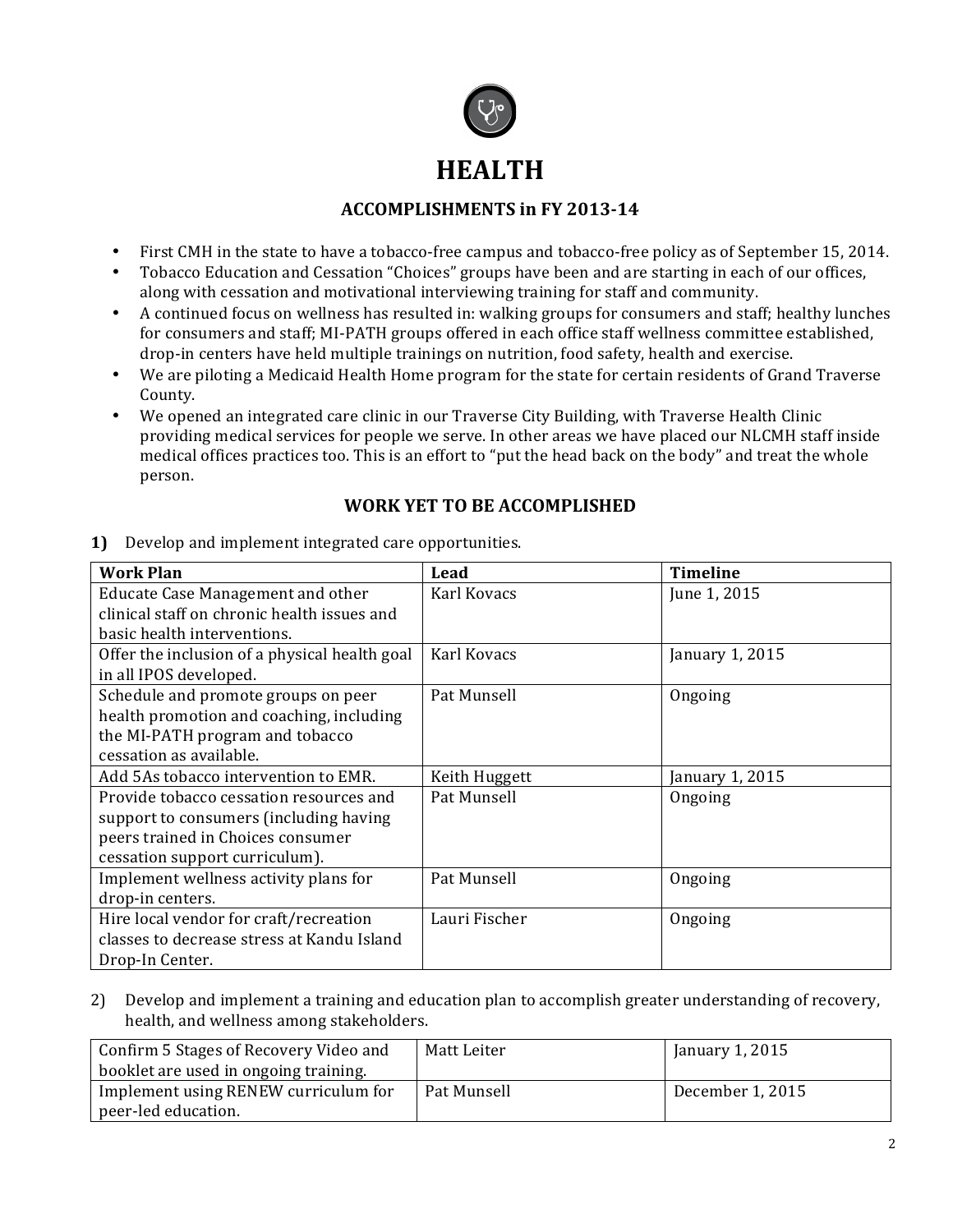

#### **ACCOMPLISHMENTS** in FY 2013-14

- We have 41 leased apartments in our homeless prevention program and at least 16 people have found stable housing since March 2014.
- We created a training video on the Culture of Gentleness and distributed it as a recognition program at 65 specialized residential homes where people with significant disabilities live. This project highlights recovery principles and sheds a light on a part of our community rarely seen.

# WORK YET TO BE ACCOMPLISHED

1) Create a plan to comply with the Olmstead Act consistent with regional plan (including reducing use of large group homes).

| Create a clear consensus statement<br>regarding NLCMH and the Olmstead Act<br>(include homes, GTI, ROOC, NOC).                      | Carrie Gray | June 1, 2015 |
|-------------------------------------------------------------------------------------------------------------------------------------|-------------|--------------|
| Consistent with the Olmstead Act, assist<br>individuals wishing to return to our area to<br>live in our communities. (Implement the | Carrie Gray | June 1, 2015 |
| Northern Michigan Regional Entity plan.)                                                                                            |             |              |

2) Increase opportunities and support for people to find affordable, safe and stable housing arrangements of their choice.

| Use Homeless Awareness Week to educate<br>people on how to be a good tenant, tenant<br>rights, how to join a neighborhood and be a<br>good neighbor, what resources are<br>available. | Katie Deller and Windy Near | December 1, 2014 |
|---------------------------------------------------------------------------------------------------------------------------------------------------------------------------------------|-----------------------------|------------------|
| Review NLCMH housing practice and<br>procedures and provide staff training.                                                                                                           | Katie Deller and Windy Near | January 1, 2015  |
| Identify key housing contacts for each<br>county and distribute to staff and<br>community partners.                                                                                   | Katie Deller and Windy Near | June 1, 2015     |

3) Create a plan to increase training on how to reduce number of guardianships.

| Schedule presentation for staff by ORR on      | <b>Tracy Andrews</b>        | June 1, 2015     |
|------------------------------------------------|-----------------------------|------------------|
| alternatives to guardianships and the role     |                             |                  |
| and scope of guardians.                        |                             |                  |
| Schedule expert presentation at mini-          | Katie Deller and Windy Near | December 1, 2015 |
| conference on advocating for yourself on       |                             |                  |
| alternatives to guardianships.                 |                             |                  |
| <b>Implement Family Psychoeducation groups</b> | Abbi Mankiewicz and Kim     | December 1, 2015 |
| in all offices                                 | Silbor                      |                  |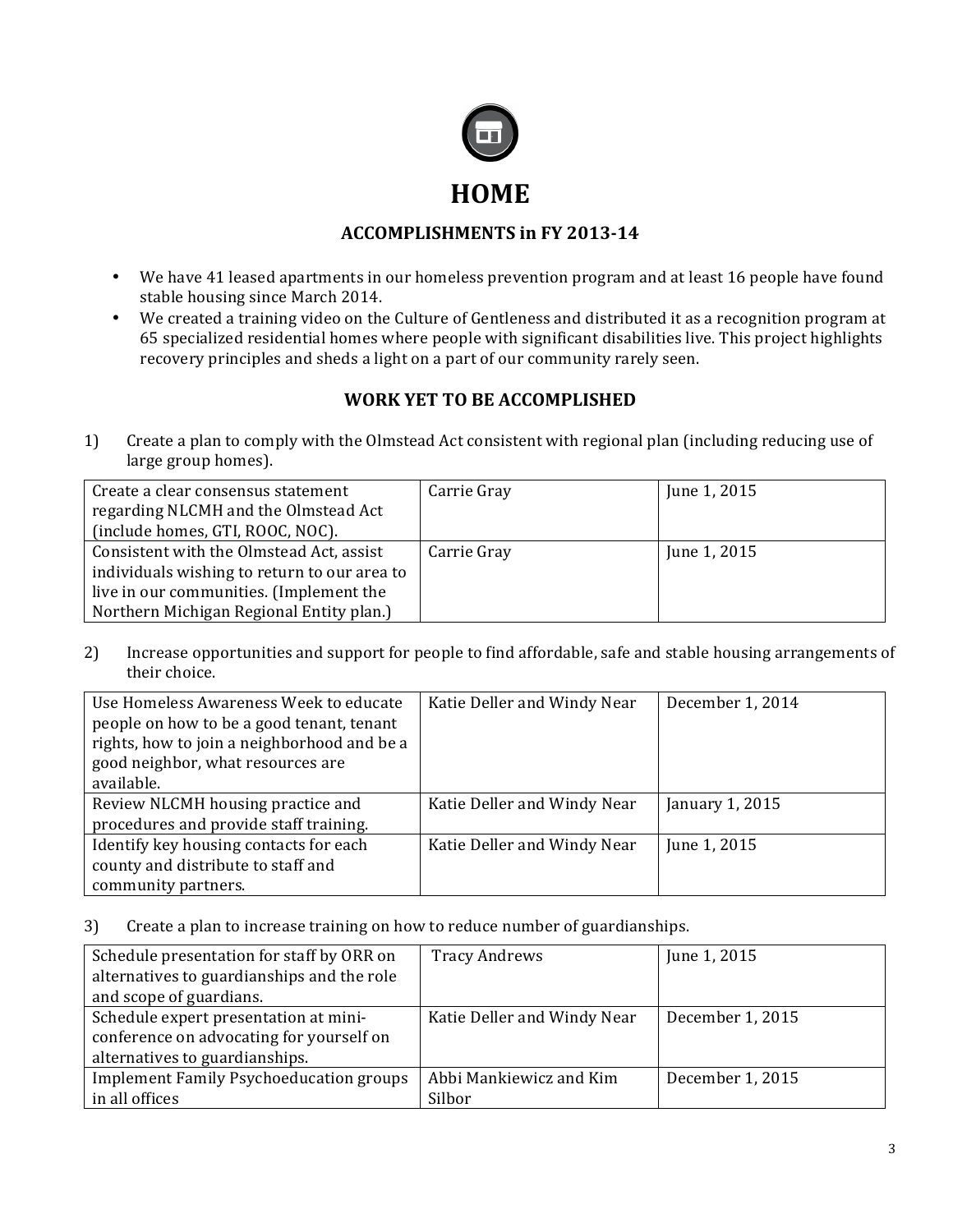

#### **ACCOMPLISHMENTS in FY 2013-14**

- Two new Recovery / Homeless Prevention Specialist positions were created and have been filled by Katie Deller and Windy Near.
- We created "Greeter" temporary assisted employment positions for Traverse House Clubhouse members at the entrance of our Traverse City office. People serving in this capacity have expressed how meaningful this job has been, and staff and visitors have shared that this has been a great addition.
- Mini-conferences have contained strategically important topics supporting our blueprint, such as health, wellness, and alternatives to guardianship, and have been accomplished through collaboration with community partners.
- Provide refresher trainings related to writing a self-directed and empowering IPOS.

#### WORK YET TO BE ACCOMPLISHED

1) Utilize a variety of venues (e.g., mini-conferences) to promote recovery in the community (including the variety of community activities available, and the development of skills and resources needed to participate).

| Develop mini-conference agenda and invite community    | Katie Deller and Windy | December 1, 2014 |
|--------------------------------------------------------|------------------------|------------------|
| presenters for 2015.                                   | Near                   |                  |
| Schedule persons served to share stories with staff at | Katie Deller and Windy | December 1, 2014 |
| January 2015 Recovery Leadership Day.                  | Near                   |                  |
| Schedule quarterly Recovery Leadership Team meetings.  | Joanie Blamer          | December 1, 2014 |

2) Develop and implement a plan with a network of providers to give a wider range and variety of work and volunteer options and supports for persons served (including access to benefits specialists who have specific knowledge regarding Social Security and work incentives or disincentives).

| Participate in existing community forum venues and/or<br>hold a forum with community providers regarding<br>volunteer opportunities and supports for persons<br>served. | Katie Deller and Windy<br>Near | July 1, 2015 |
|-------------------------------------------------------------------------------------------------------------------------------------------------------------------------|--------------------------------|--------------|
| Provide education and training opportunities for                                                                                                                        | Signe Ruddy and Andy           | June 1, 2015 |
| persons served on employability skills and expectations.                                                                                                                | Ulrich                         |              |
| Provide education and training on self-employment and                                                                                                                   | Deb Freed and Joanie           | June 1, 2015 |
| microenterprises.                                                                                                                                                       | Blamer                         |              |

3) Recruit persons served to take a lead in our recovery transformation (e.g., support groups, sharing their experiences) and meet regularly with them to support and nurture them.

| Transform the Action Group to increase consumer          | Katie Deller and Windy | July 1, 2015     |
|----------------------------------------------------------|------------------------|------------------|
| attendance to 24 and provide consistent support and      | Near                   |                  |
| nurture to people who are volunteering.                  |                        |                  |
| Offer photobiography classes in each office.             | Kim Silbor & Abbi      | December 1, 2014 |
|                                                          | Mankiewicz             |                  |
| Reach out to include a consumer presentation or story in | Joanie Blamer          | January 1, 2015  |
| each Recovery Leadership Team meeting.                   |                        |                  |